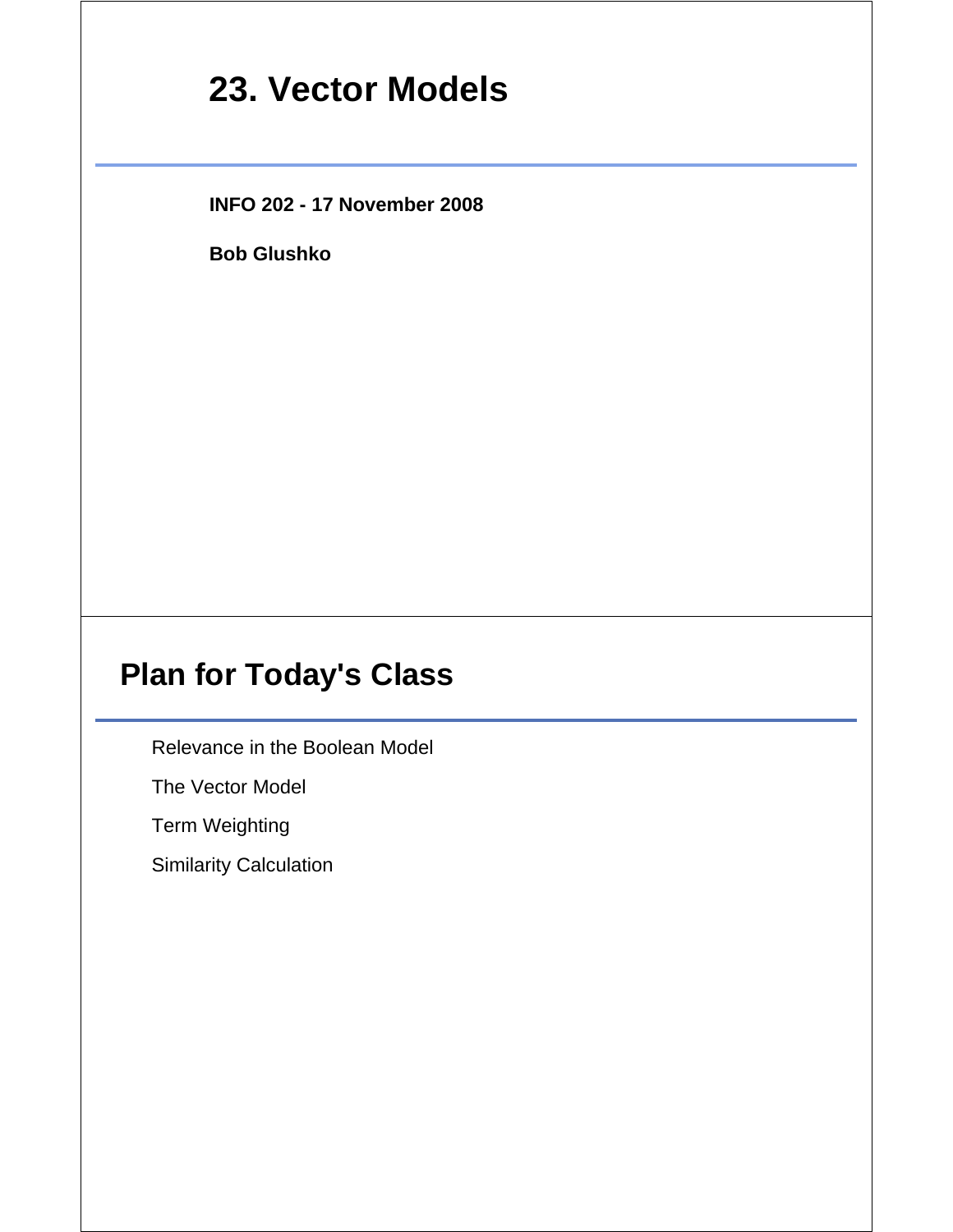#### **The Boolean Model**



| docs           | 11       | 12 | 13       |
|----------------|----------|----|----------|
| D1             | 1        | 0  | 1        |
| D <sub>2</sub> | 1        | 0  | $\bf{0}$ |
| D3             | 0        | 1  | 1        |
| D4             | 1        | 0  | 0        |
| D5             | 1        | 1  | 1        |
| D6             | 1        | 1  | 0        |
| D7             | $\bf{0}$ | 1  | 0        |
| D8             | $\bf{0}$ | 1  | $\bf{0}$ |
| D9             | 0        | 0  | 1        |
| D10            | 0        | 1  | 1        |
| D11            | 1        | 0  | 1        |

### **Boolean Search with Inverted Indexes**

Dictionary Postings Term N docs **Tot Freq** Freq  $\overline{2}$  $\overline{a}$ aid all  $\overline{2}$ and come country  $\overline{2}$ dark  $\overline{2}$ for good in ٠  $\overline{2}$ **is** it ٠  $\overline{2}$ manor  $\overline{2}$ men midnight night ٠  $\overline{2}$ ÷  $\overline{2}$ now ٠ of ÷ past  $\overline{2}$ stormy  $\overline{2}$ the their  $\overline{2}$ time 2 to Wäs 2  $\overline{2}$ 1

QUERY: "time AND dark"

2 documents with "time" in dictionary have DOC#1, DOC#2 in posting file

1 document with "dark" in dictionary has DOC#2 in posting file

**SOLUTION: DOC#2 satisfies query**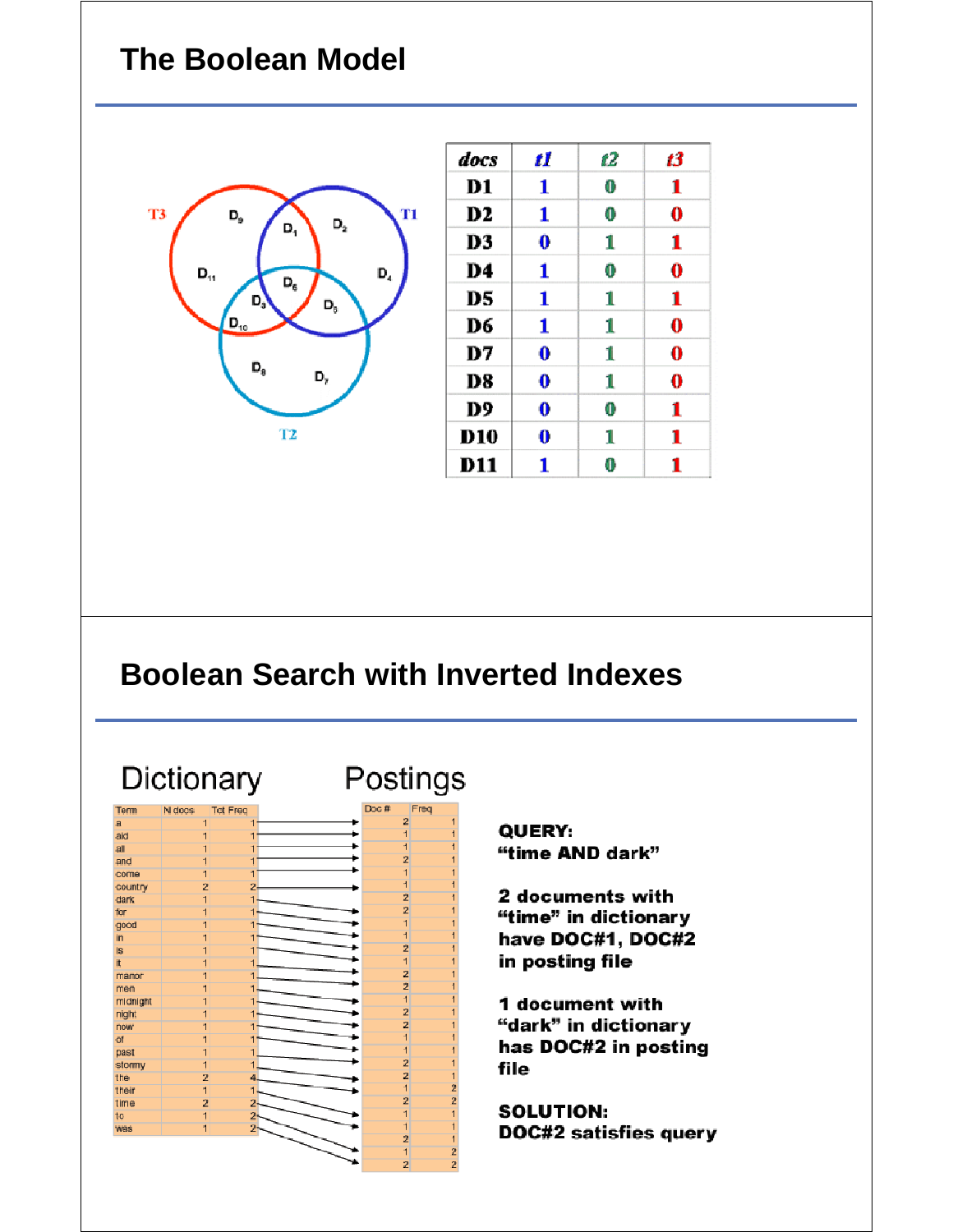### **Relevance in the Boolean Model**

In the Boolean model, documents and queries are represented as sets of index terms

So index terms are either present or absent in a document

How is the relevance of a document calculated?

On what basis are the retrieved documents ordered in a list presented to the searcher?

### **Motivating Term Weighting from the Boolean Model**

The Boolean model represents documents as a set of index terms that are either present or absent

This binary notion doesn't fit our intuition that terms differ in how much they suggest what the document is about

We will capture this notion by assigning weights to each term in the index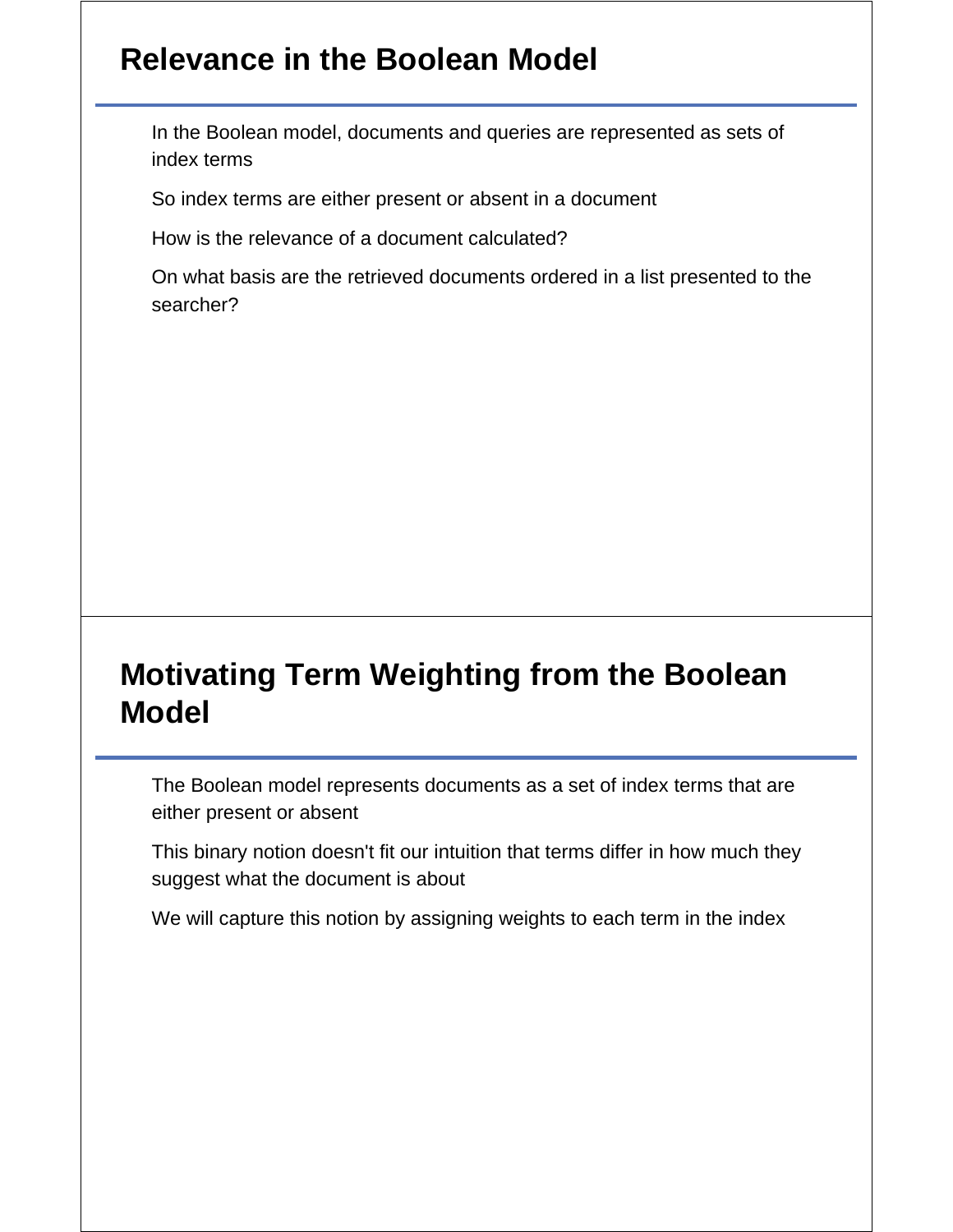## **Some Mathematical Foundations (and Review, I Hope)**

Vectors

Summation Notation

Cosines



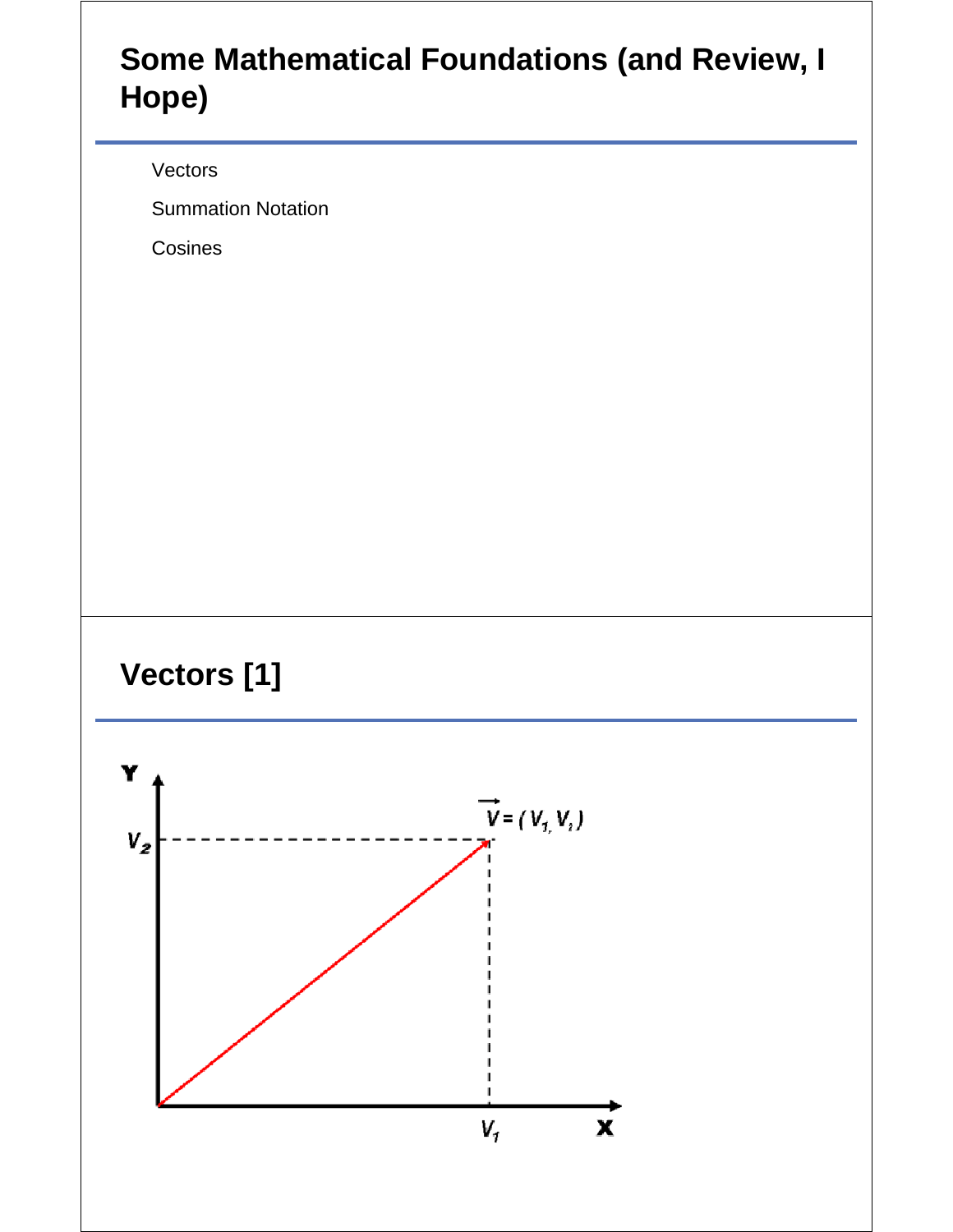## **Vectors [2]**

Vectors are an abstract way to think about a list of numbers

Any point in a vector space can be represented as a list of numbers called "coordinates" which represent values on the "axes" or "basis vectors" of the space

Adding and multiplying vectors gives us a way to represent a continuous space in any number of dimensions

We can multiply a coordinate value in a vector to "scale" its length on a particular basic vector to "weight" that value (or axis)

## **Summation Notation**



The Greek letter sigma is at the heart of summation notation, which specifies the sum of the terms in a sequence

At the bottom and top of the sigma are integers that are the lower and upper limits of the term sequence

$$
n = 10; \ \ S = \sum_{i=0}^{n-1} i
$$

The index is  $i$  and its boundaries are from 0 to  $n-1$ . s gets assigned the sum of all the integers from 0 to 9, inclusive or  $0 + 1 + 2 + 3 + 4 + 5 + 6 + 7 + 8 + 9 = 45$ .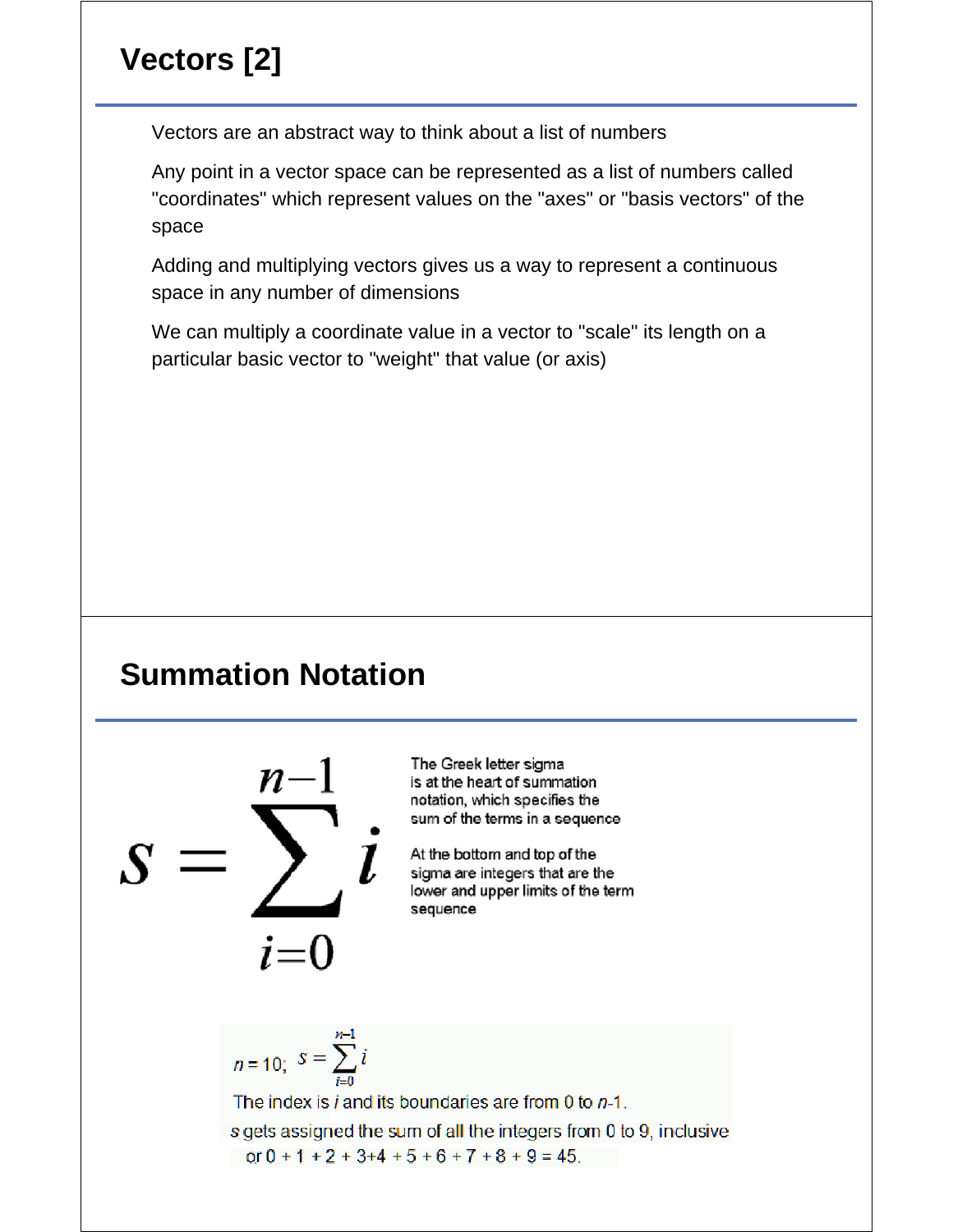## **Cosines**



"One of the basic trigonometric functions encountered in trigonometry. Let theta be an angle measured counterclockwise from the x-axis along the are of the unit circle. Then cos(theta) is the horizontal coordinate of the arc endpoint. As a result of this definition, the cosine function is periodic with period 2pi."

#### **Overview of Vector Model**

Documents and queries are represented as word or term vectors

Term weights can capture term counts within a document or the importance of the term in discriminating the document in the collection

Vector algebra provides a model for computing similarity between queries and documents and between documents because of assumption that "closeness in space" means "closeness in meaning"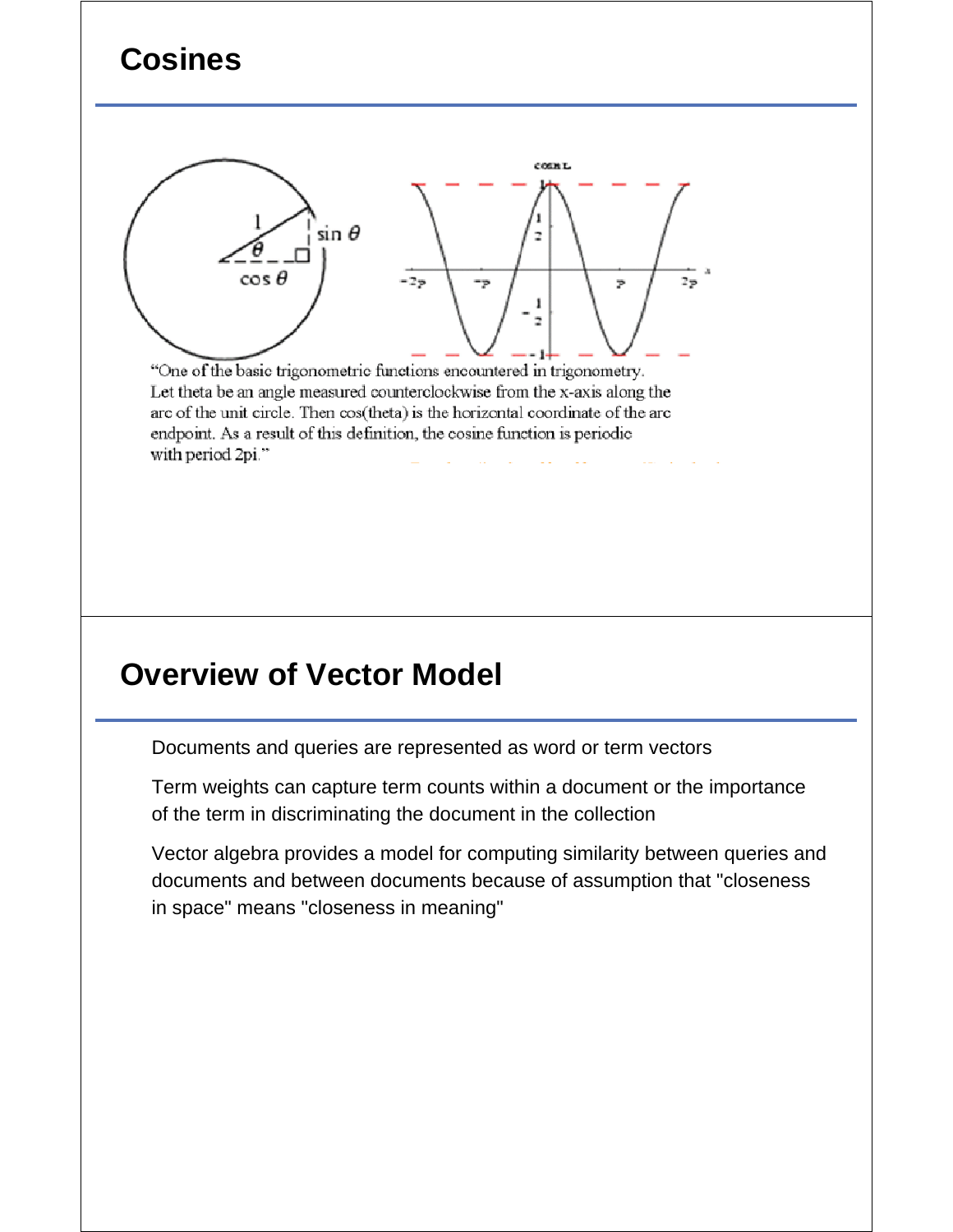## **An Important Note on Terminology**

WARNING: A lot of IR literature uses *Frequency* to mean *Count*

- For example, *Term Frequency* is defined to mean "the number of occurrences of a term in a document"
- ... even though to actually make it a frequency the count should be divided by some measure of the document's length

Unfortunately, this confused terminology is very entrenched and it would further confuse you if I tried to use more correct language, so I will conform to the incorrect usage

#### **Document x Term Matrix**

We can create a matrix in which we represent for each document the frequency of the words (or terms created by stemming morphologically related words) that it contains

| ID | nova | galaxy | heat | h'wood film |    | role | diet | fur |
|----|------|--------|------|-------------|----|------|------|-----|
| A  | 10   | a      |      |             |    |      |      |     |
| B  | 5    | 10     |      |             |    |      |      |     |
| C  |      |        |      | 10          |    |      |      |     |
| D  |      |        |      | 9           | 10 |      |      |     |
| E  |      |        |      |             |    |      | 10   | 10  |
| F  |      |        |      |             |    |      | 9    | 10  |
| G  | 5    |        |      |             |    |      |      |     |
| H  |      | 6      | 10   |             |    |      |      |     |
|    |      |        |      |             |    |      |      |     |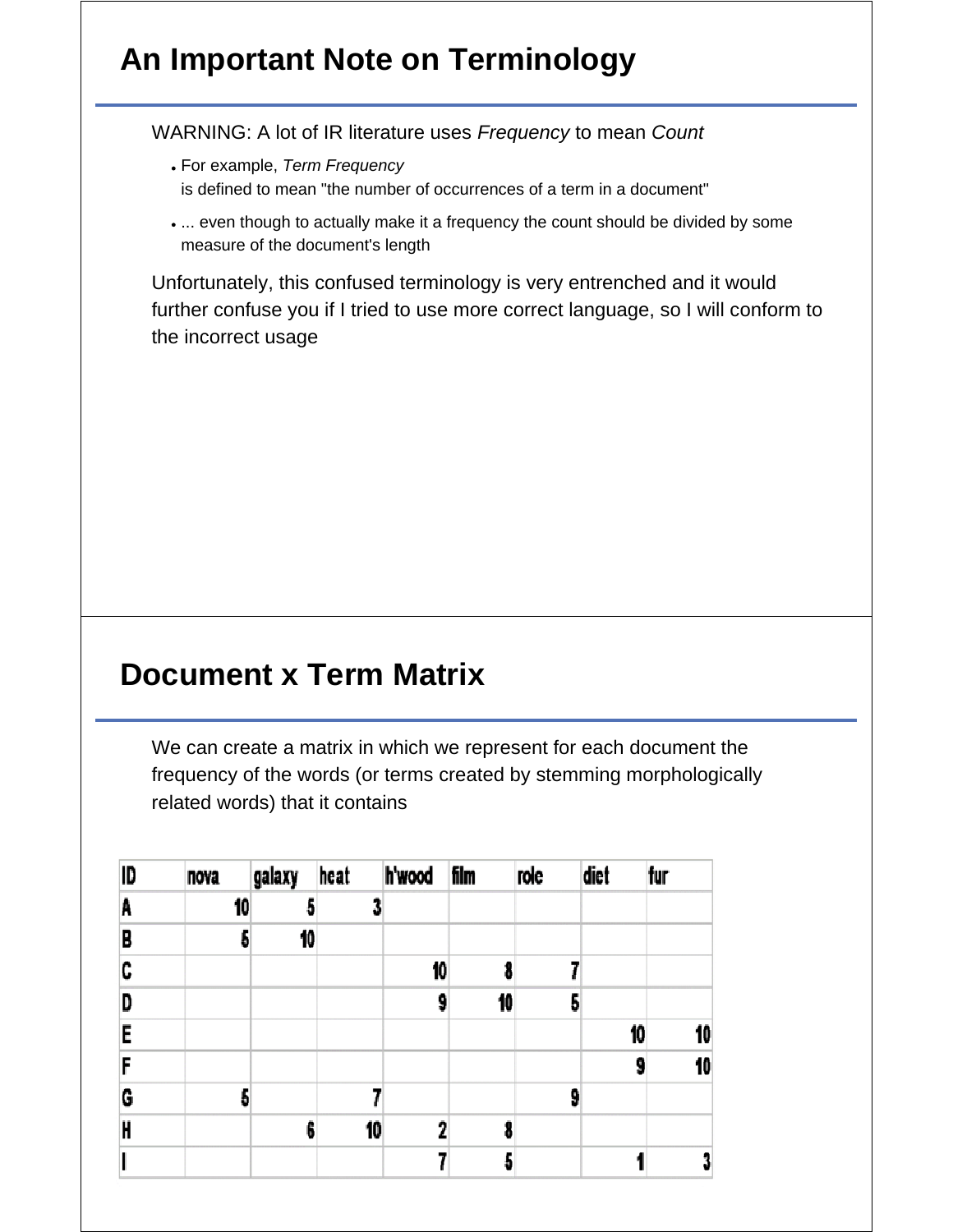# **Document Vector [1]**

| ID | nova                       | galaxy | heat | h'wood                                                                                                                                      | film | role | diet | fur |
|----|----------------------------|--------|------|---------------------------------------------------------------------------------------------------------------------------------------------|------|------|------|-----|
| A  | 10                         |        | 5    | 3                                                                                                                                           |      |      |      |     |
|    |                            |        |      | "Nova" occurs 10 times in text A<br>"Galaxy" occurs 5 times in text A<br>"Heat" occurs 3 times in text A<br>(Blank means 0 occurrences.)    |      |      |      |     |
|    |                            |        |      |                                                                                                                                             |      |      |      |     |
|    |                            |        |      |                                                                                                                                             |      |      |      |     |
|    | <b>Document Vector [2]</b> |        |      |                                                                                                                                             |      |      |      |     |
|    | nova                       | galaxy | heat | h'wood                                                                                                                                      | film | role | diet | fur |
| ID |                            |        |      | "Hollywood" occurs 7 times in text I<br>"Film" occurs 5 times in text I<br>"Diet" occurs 1 time in text I<br>"Fur" occurs 3 times in text I |      |      |      |     |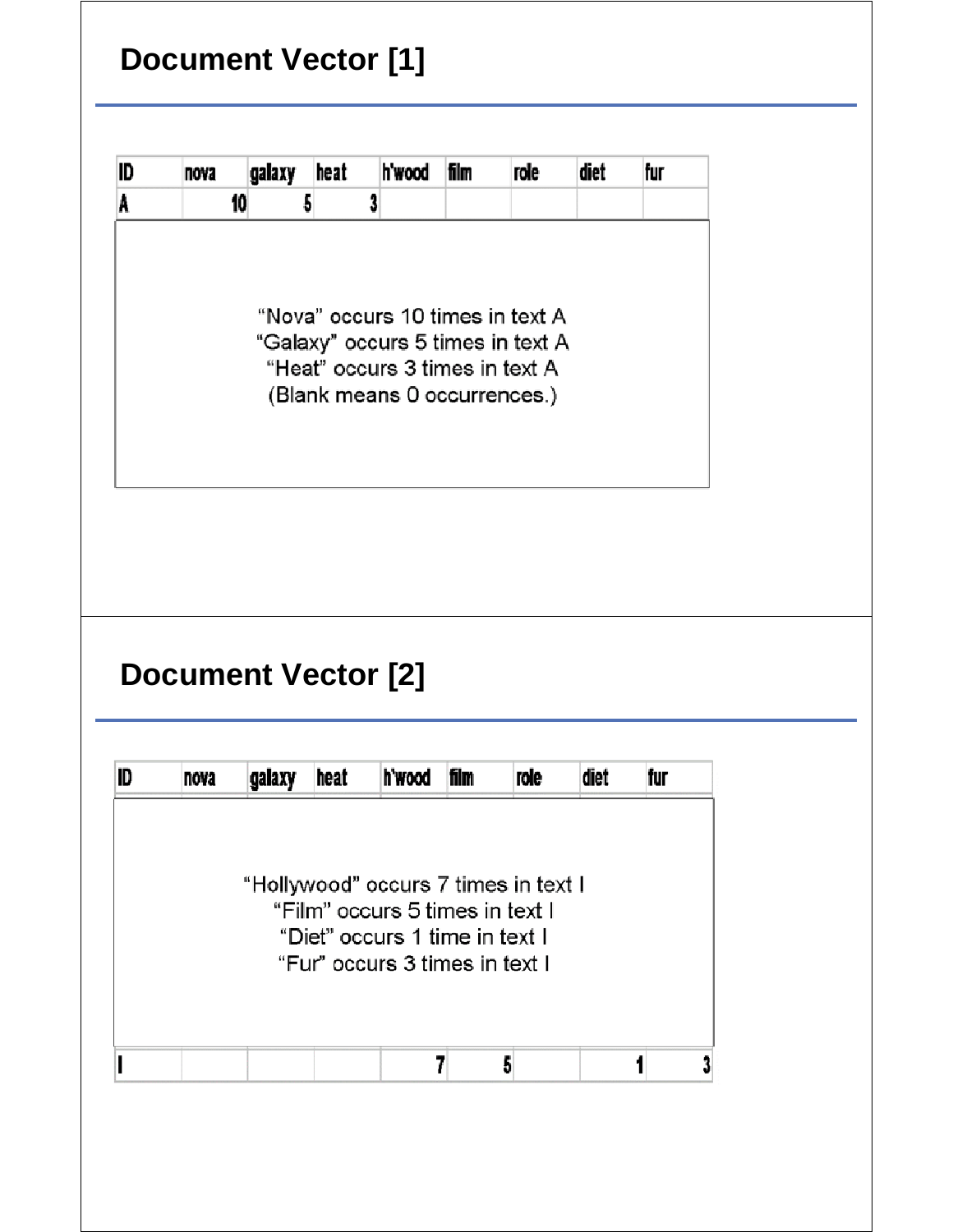# **Word (or Term) Vectors**

We can use this same matrix to think of the meaning of a word / terms as a vector whose coordinates measure how much the word indicates the concept or context of a document





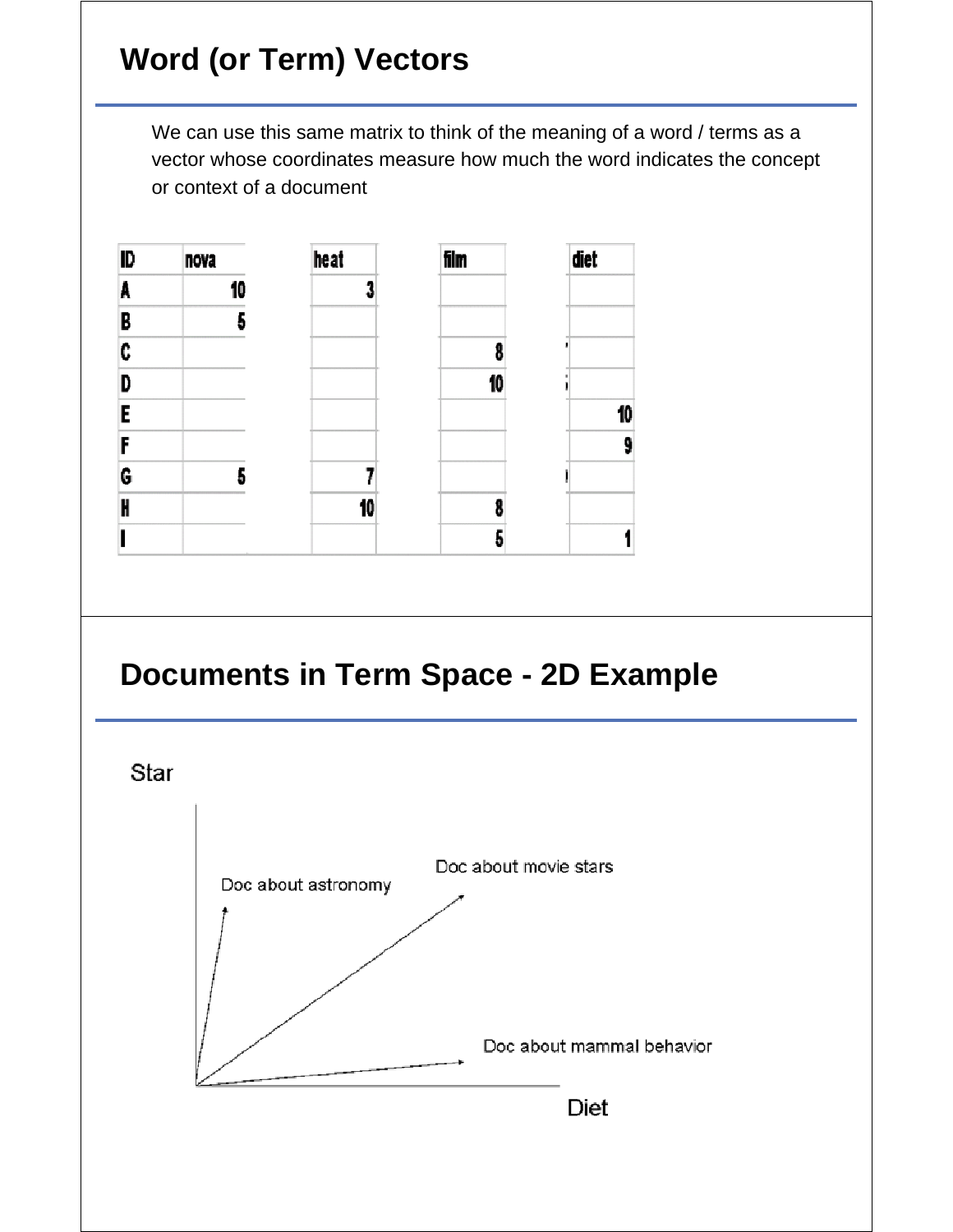# **A Small Text Collection (Stemmed)**

| Rank | Freq | Term     |     |   |          |
|------|------|----------|-----|---|----------|
| 1    | 37   | system   | 150 | 2 | enhanc   |
| 2    | 32   | knowledg | 151 | 2 | energi   |
| 3    | 24   | base     | 152 | 2 | emphasi  |
| 4    | 20   | problem  | 153 | 2 | detect   |
| 5    | 18   | abstract | 154 | 2 | desir    |
| 6    | 15   | model    | 155 | 2 | date     |
| 7    | 15   | languag  | 156 | 2 | critic   |
| 8    | 15   | implem   | 157 | 2 | content  |
| 9    | 13   | reason   | 158 | 2 | consider |
| 10   | 13   | inform   |     |   |          |
| 11   | 11   | expert   | 159 | 2 | concern  |
| 12   | 11   | analysi  | 160 | 2 | compon   |
| 13   | 10   | rule     | 161 | 2 | compar   |
| 14   | 10   | program  | 162 | 2 | commerci |
| 15   | 10   | oper     | 163 | 2 | clause   |
| 16   | 10   | evalu    | 164 | 2 | aspect   |
| 17   | 10   | comput   | 165 | 2 | area     |
| 18   | 10   | case     |     |   |          |
| 19   | 9    | gener    | 166 | 2 | aim      |
| 20   | 9    | form     | 167 | 2 | affect   |
|      |      |          |     |   |          |

#### **Stem Frequency Distribution for the Collection**

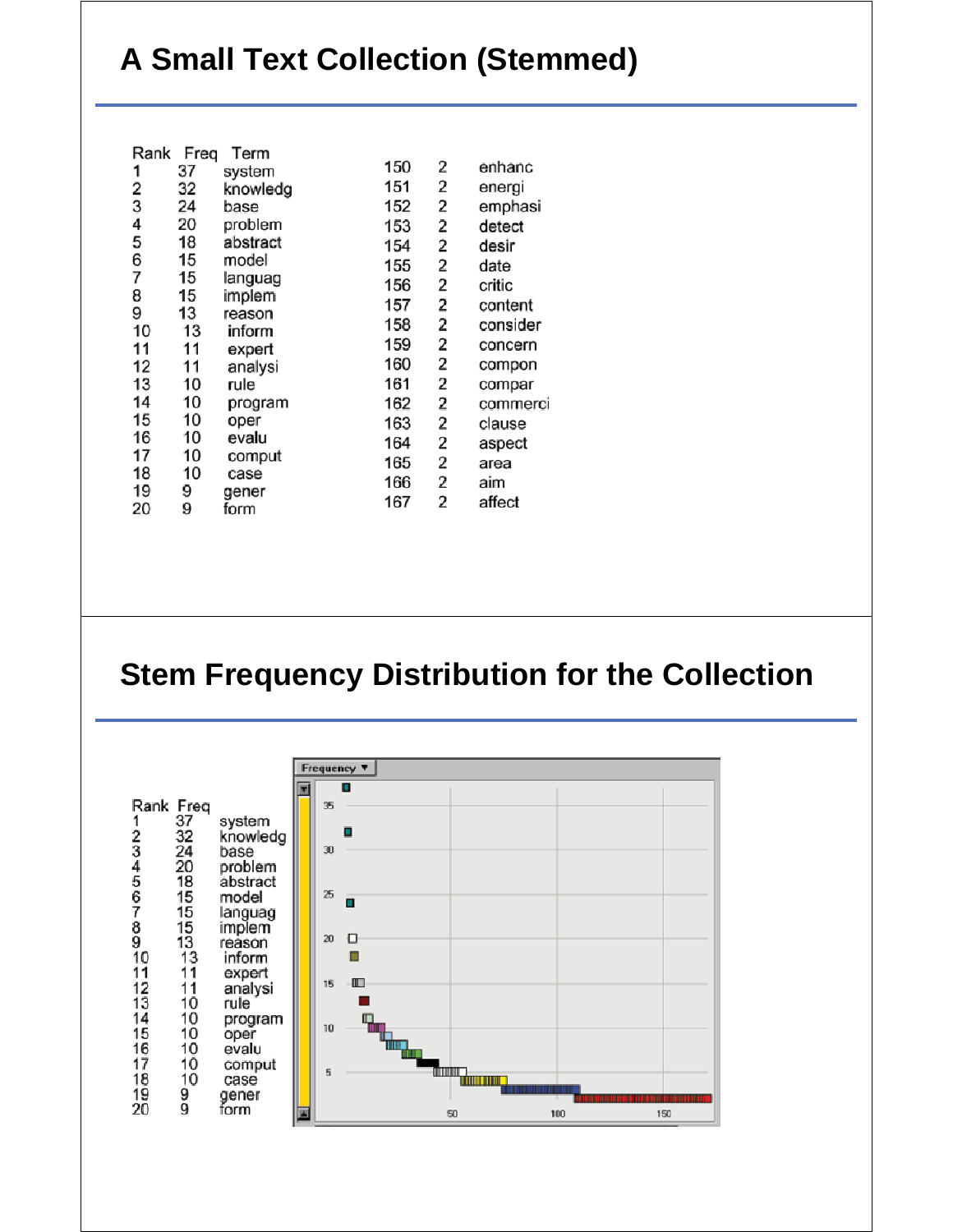# **The Zipf Distribution**

We observe that:

- A few items occur very frequently
- A medium number of elements have medium frequency
- Very many elements occur very infrequently (the "long tail")

An approximate model of this distribution is the Zipf Distribution, which says that the frequency of the i-th most frequent word is 1/(i^a) times that of the most frequent word.

#### **Zipf Distribution - Linear vs Log Plots**

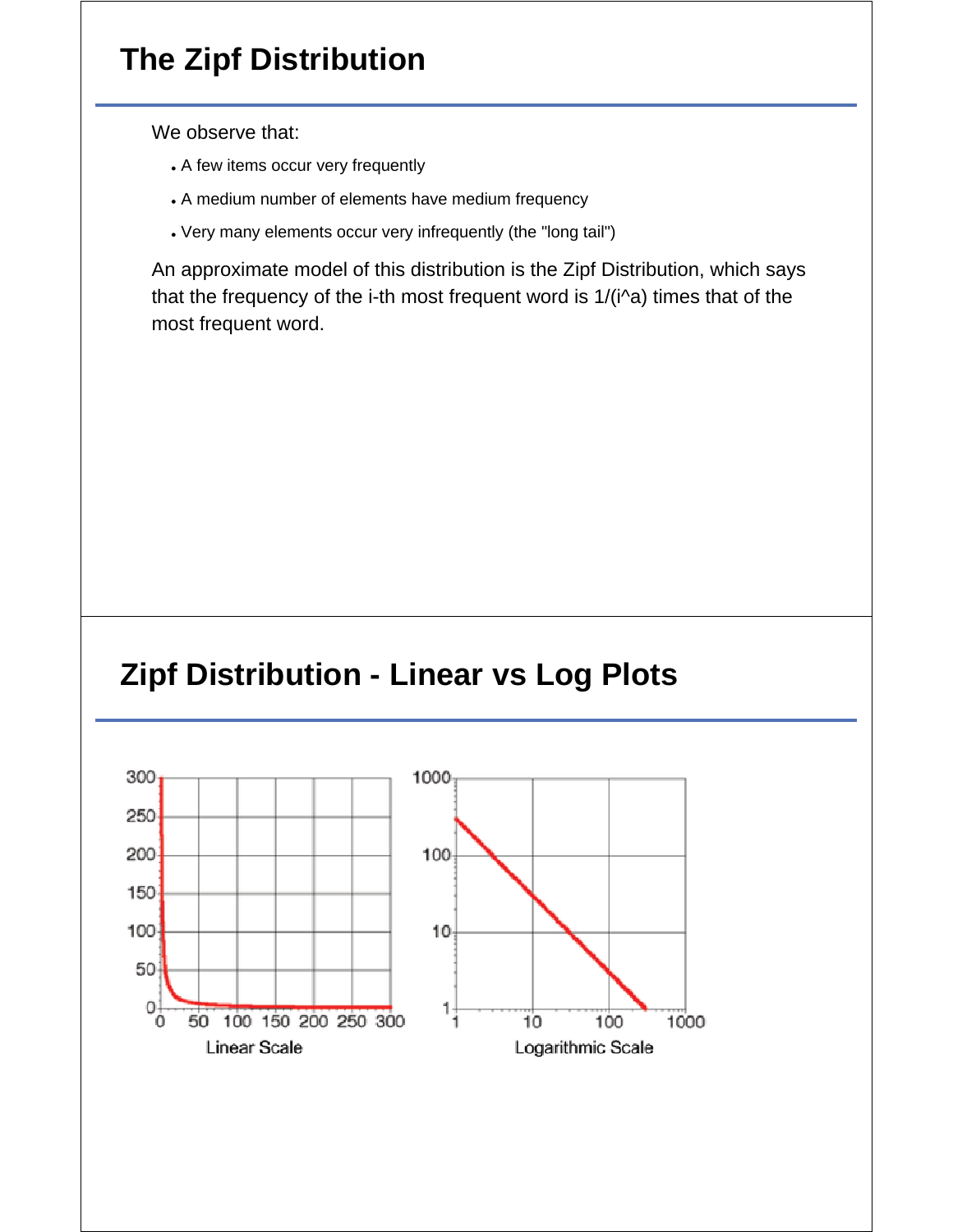## **Word Frequency vs Discriminability / Resolving Power**



#### **Same Idea, for Left-Brain Folks**

Keywords, index terms, controlled vocabulary terms -- are not strictly properties of any single document. They reflect a relationship between an individual document and the set of documents it belongs to, from which it might be selected

The value of a potential keyword varies inversely with the number of documents in which it occurs -- the most informative words are those that occur infrequently but when they occur they occur in clusters, with most of the occurrences in a small number of documents out of the collection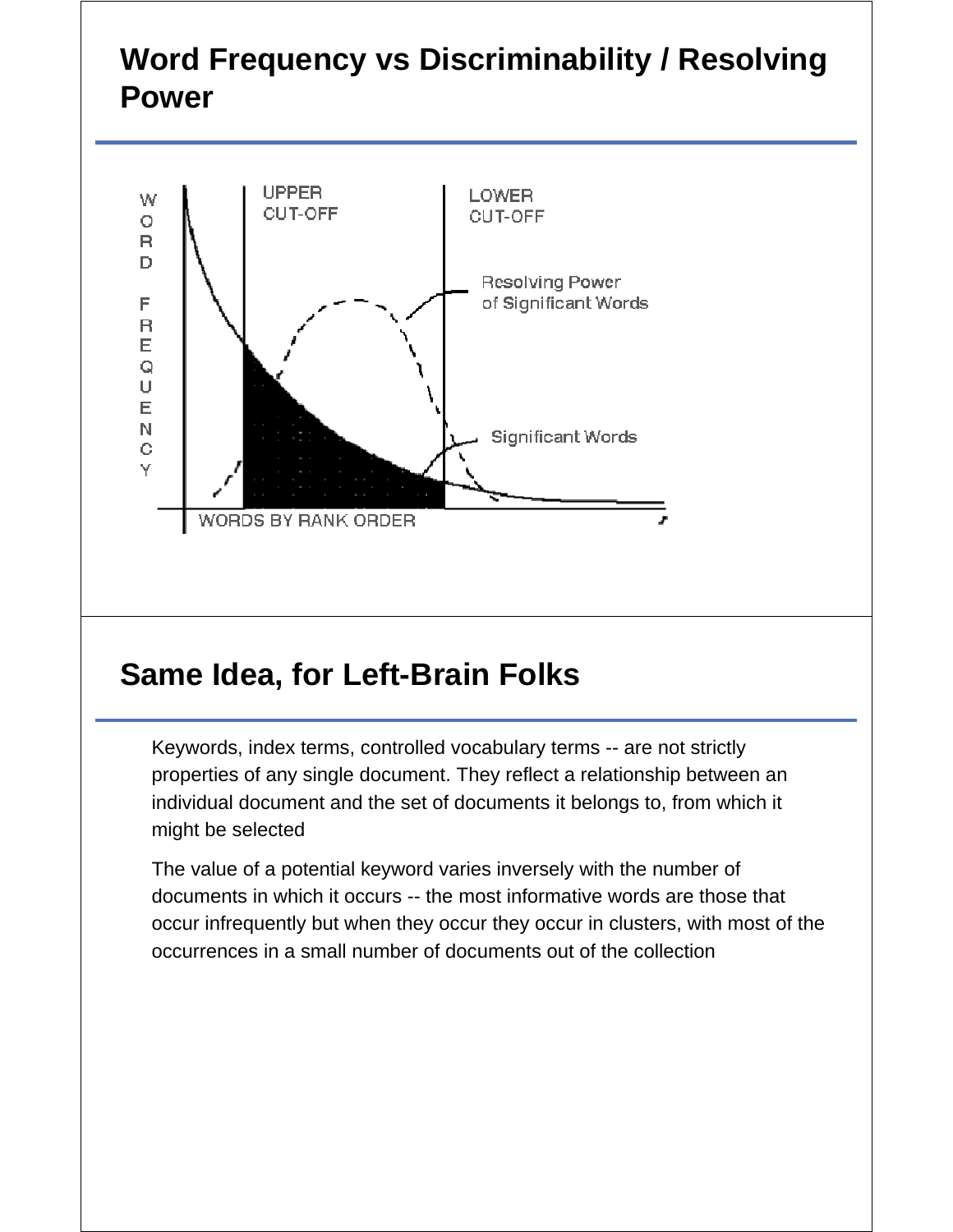### **Weighting Using Term Frequency**

| docs           | 11       | 12 | 13 |
|----------------|----------|----|----|
| D1             | 2        | 0  | 3  |
| D <sub>2</sub> | 1        | 0  | 0  |
| D3             | $\bf{0}$ | 4  | 7  |
| D4             | 3        | 0  | 0  |
| D5             | 1        | 6  | 3  |
| D6             | 3        | 5  | 0  |
| D7             | 0        | 8  | 0  |
| D8             | 0        | 10 | 0  |
| D9             | 0        | 0  | 1  |
| <b>D10</b>     | 0        | 3  | 5  |
| <b>D11</b>     | 4        | 0  | 1  |

Instead of a binary "yes" or "no" for the presence of a term in a document, we can use the frequency of the term as a weight in the document representation

This seems natural -- authors repeat words in documents to emphasize them -- so frequency is a measure of "aboutness"

But doesn't this create a bias toward long documents that are verbose?

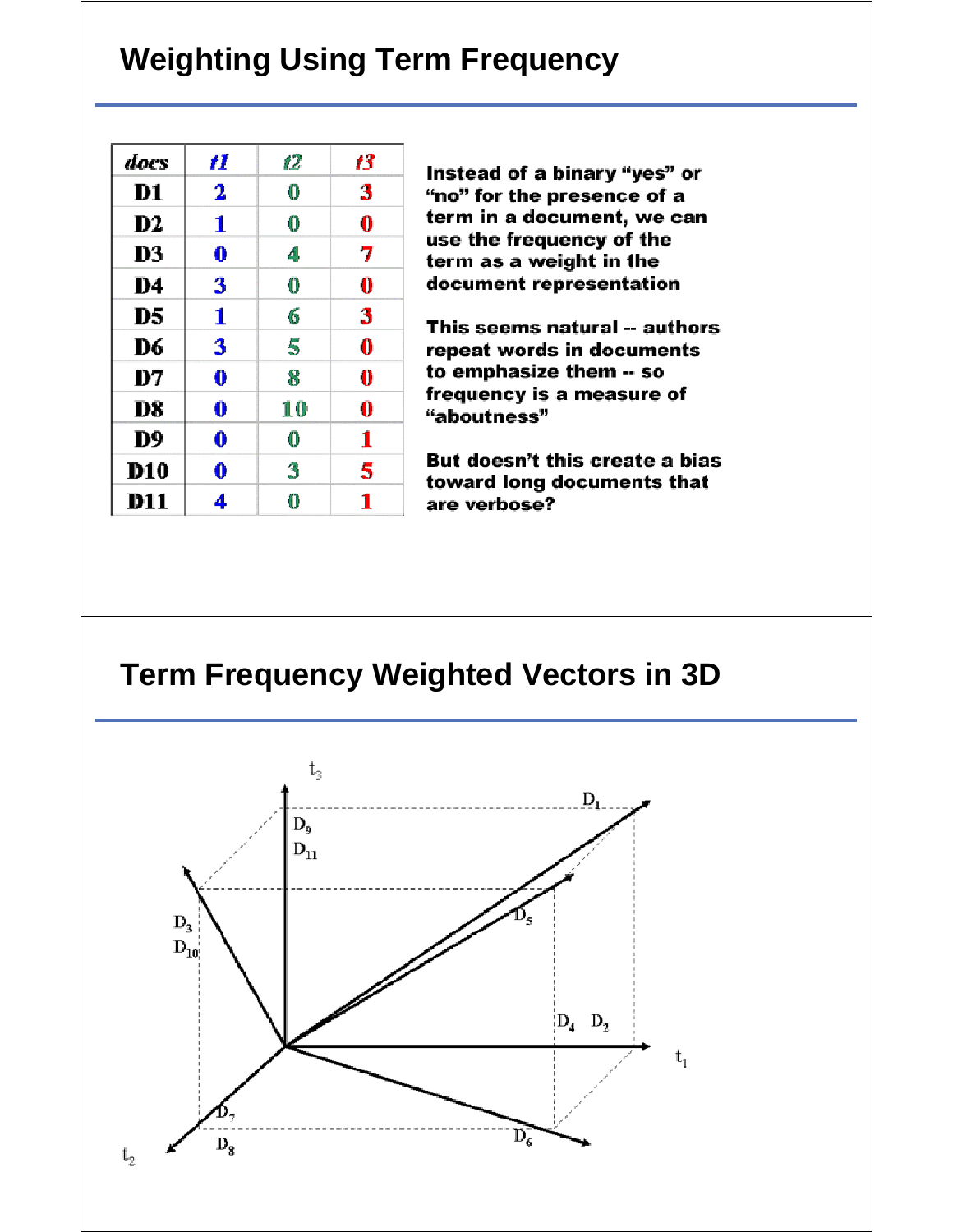## **Term Weighting -- Intuitions**

Terms that appear in every document have no resolving power because including them retrieves every document

Terms that appear very infrequently have great resolving power, but they are by definition rare terms that most people will never use in queries

So the most useful terms are those that are of intermediate frequency but which tend to occur in clusters, so most of their occurrences are in a small number of documents in the collection

#### **Term Resolving Power**

| docs           | 11       | 12 | 13       | t4 | t5 |
|----------------|----------|----|----------|----|----|
| D <sub>1</sub> | 2        | 0  | 3        | 0  | 5  |
| $\bf{D2}$      | 1        | 0  | $\bf{0}$ | 0  | 7  |
| D <sub>3</sub> | $\bf{0}$ | 4  | 7        | 0  | 6  |
| D4             | 3        | 0  | $\bf{0}$ | 0  | 6  |
| D <sub>5</sub> | 1        | 6  | 3        | 0  | 8  |
| D6             | 3        | 5  | $\bf{0}$ | 0  | 7  |
| D7             | 0        | 8  | $\bf{0}$ | 0  | 7  |
| D <sub>8</sub> | $\bf{0}$ | 10 | $\bf{0}$ | 0  | 7  |
| D <sub>9</sub> | 0        | 0  | 1        | 0  | 9  |
| <b>D10</b>     | 0        | 3  | 5        | 1  | 7  |
| <b>D11</b>     | 4        | 0  | 1        | 0  | 12 |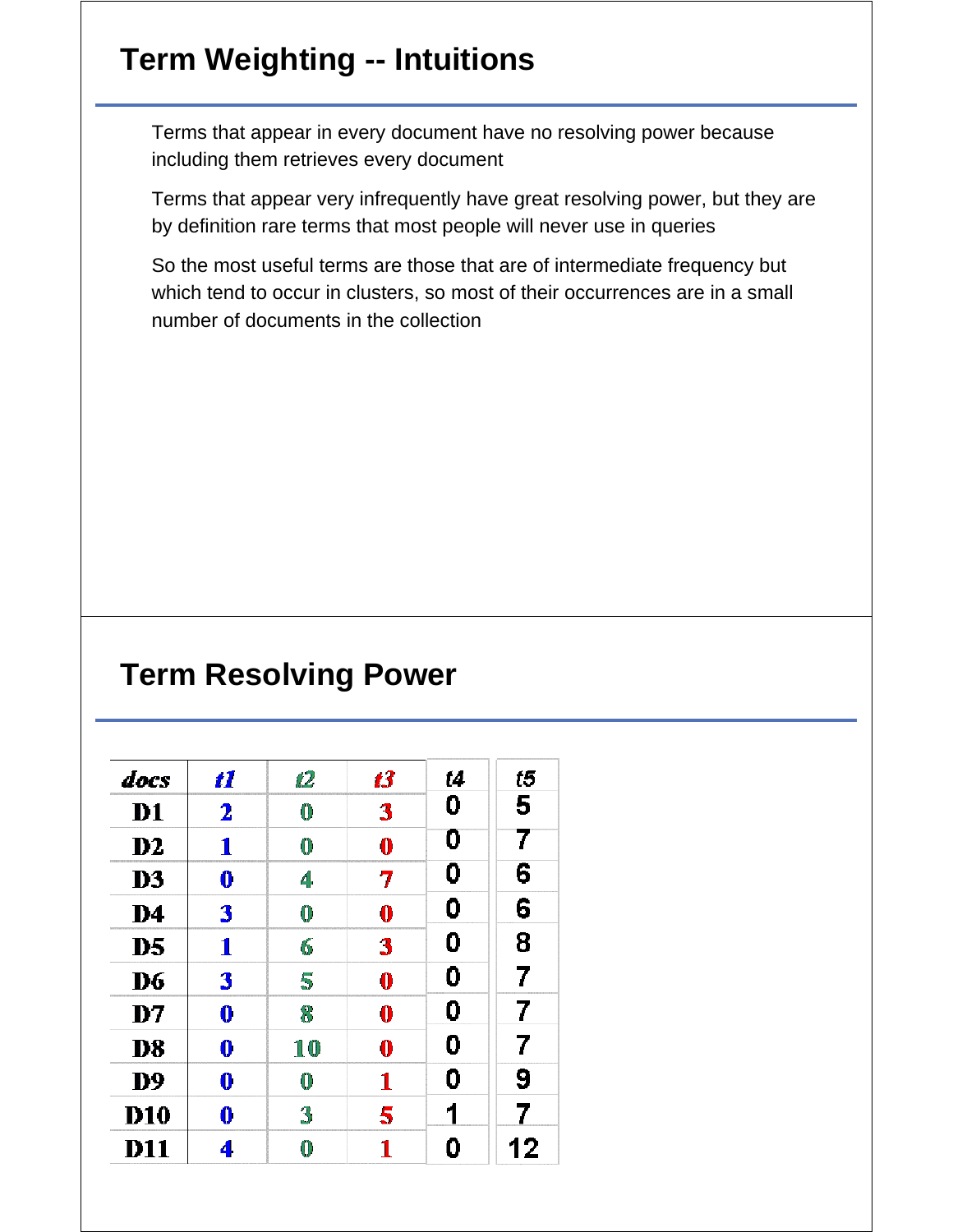## **"Inverse" Document Frequency -- Calculation**

 $N =$  total number of documents in a collection

- $df_t =$  document frequency for term t (the number of documents that contain  $t$ )
- $\mathsf{idf}_t$  = inverse document frequency

 $=$  log (N / df, )

#### **"Inverse" Document Frequency -- Examples**

 $N =$  collection size = 10000

| tf    | idf                  |       |
|-------|----------------------|-------|
| 1     | $log(10000/1) =$     |       |
| 10    | $log(10000/10) =$    | З     |
| 50    | $log(10000/50) =$    | 2.301 |
| 100   | $log(10000/100) =$   | 2     |
| 1000  | $log(10000/1000) =$  |       |
| 5000  | $log(10000/5000) =$  | .301  |
| 10000 | $log(10000/10000) =$ | Ω     |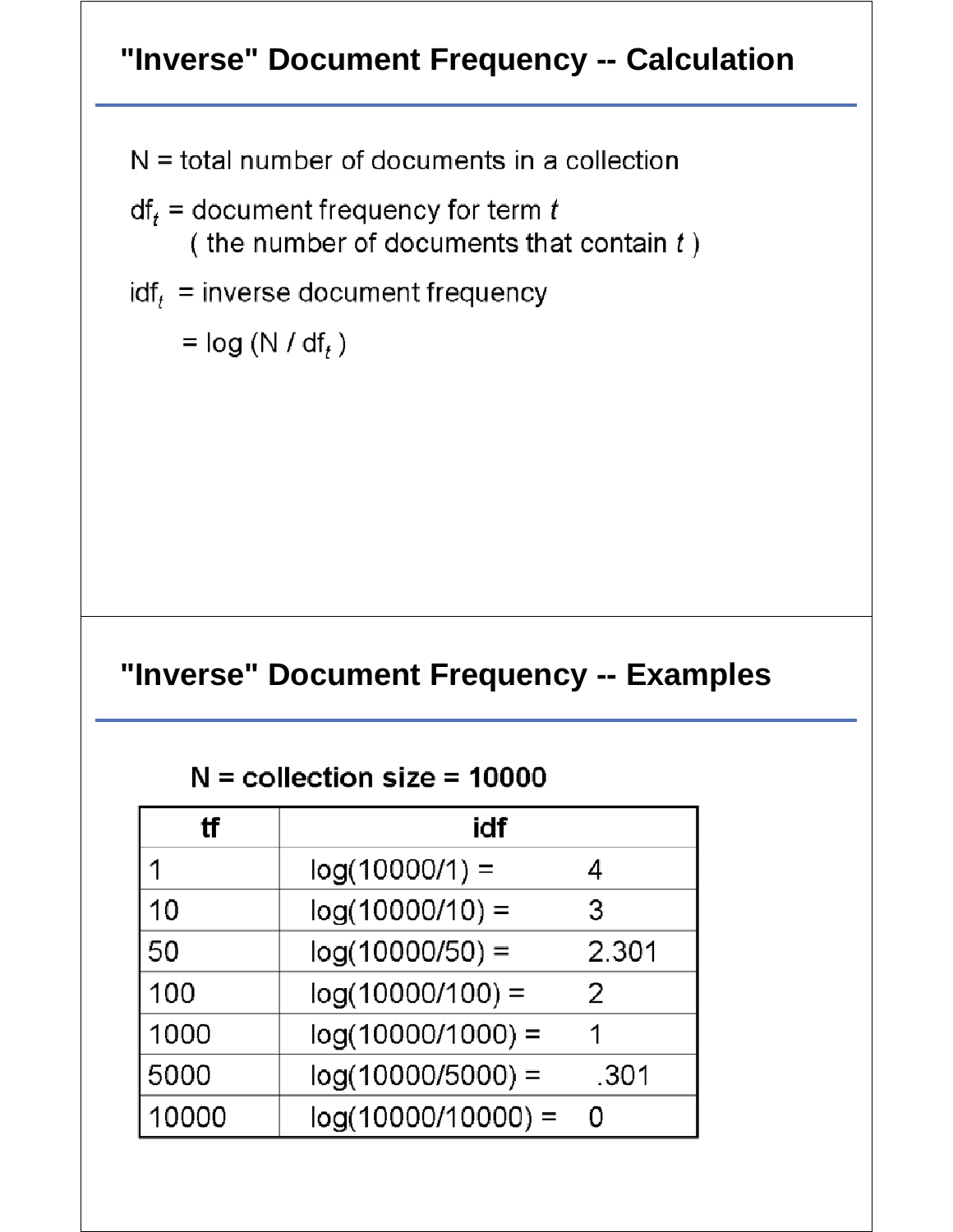## **Weighting Term Frequency with IDF (Simplified)**

 $\mathsf{tf}_{td}$  = term frequency for term t in document d

 $\text{idf}_t$  = inverse document frequency of term t in the collection

```
tf-idf<sub>td</sub> = tf<sub>td</sub> \times idf<sub>t</sub>
```
(sometimes called  $w_{td}$ , the weight of t in d)

### **tf x idf Example Calculations**

|                |       |       | idf(1) | idif(2)   | idf(3)    |           |       |       |       |
|----------------|-------|-------|--------|-----------|-----------|-----------|-------|-------|-------|
|                | tf(1) | tf(2) | tf(3)  | log(N/n1) | log(N/n2) | log(N/n3) | w(1)  | w(2)  | w(3)  |
| D1             | 2     | Ō     | 3      | 0.176     | 0.273     | 0.331     | 0.352 | 0.000 | 0.993 |
| D <sub>2</sub> | 1     | 0     | 0      | 0.176     | 0.273     | 0.331     | 0.176 | 0.000 | 0.000 |
| D3             | 0     | 4     | 7      | 0.176     | 0.273     | 0.331     | 0.000 | 1.092 | 2.317 |
| D4             | 3     | ۰     | o      | 0.176     | 0.273     | 0.331     | 0.528 | 0.000 | 0.000 |
| D5             | 1     | 6     | o      | 0.176     | 0.273     | 0.331     | 0.176 | 1.638 | 0.000 |
| D6             | 3     | 5     | 0      | 0.176     | 0.273     | 0.331     | 0.528 | 1.365 | 0.000 |
| D7             | o     | 8     | 0      | 0.176     | 0.273     | 0.331     | 0.000 | 2.184 | 0.000 |
| D8             | 0     | 10    | o      | 0.176     | 0.273     | 0.331     | 0.000 | 2.730 | 0.000 |
| D9             | 0     | 0     | 1      | 0.176     | 0.273     | 0.331     | 0.000 | 0.000 | 0.331 |
| D10            | Ō     | 3     | 5      | 0.176     | 0.273     | 0.331     | 0.000 | 0.819 | 1.655 |
| D11            | 4     | ٥     | 1      | 0.176     | 0.273     | 0.331     | 0.704 | 0.000 | 0.331 |
| D12            | 1     | 0     | 3      | 0.176     | 0.273     | 0.331     | 0.176 | 0.000 | 0.993 |
| D13            | 5     | 1     | o      | 0.176     | 0.273     | 0.331     | 0.880 | 0.273 | 0.000 |
| D14            | 9     | o     | o      | 0.176     | 0.273     | 0.331     | 1.585 | 0.000 | 0.000 |
| D15            | 3     | 1     | 2      | 0.176     | 0.273     | 0.331     | 0.528 | 0.273 | 0.662 |
| 15             | 10    | 8     | 7      |           |           |           |       |       |       |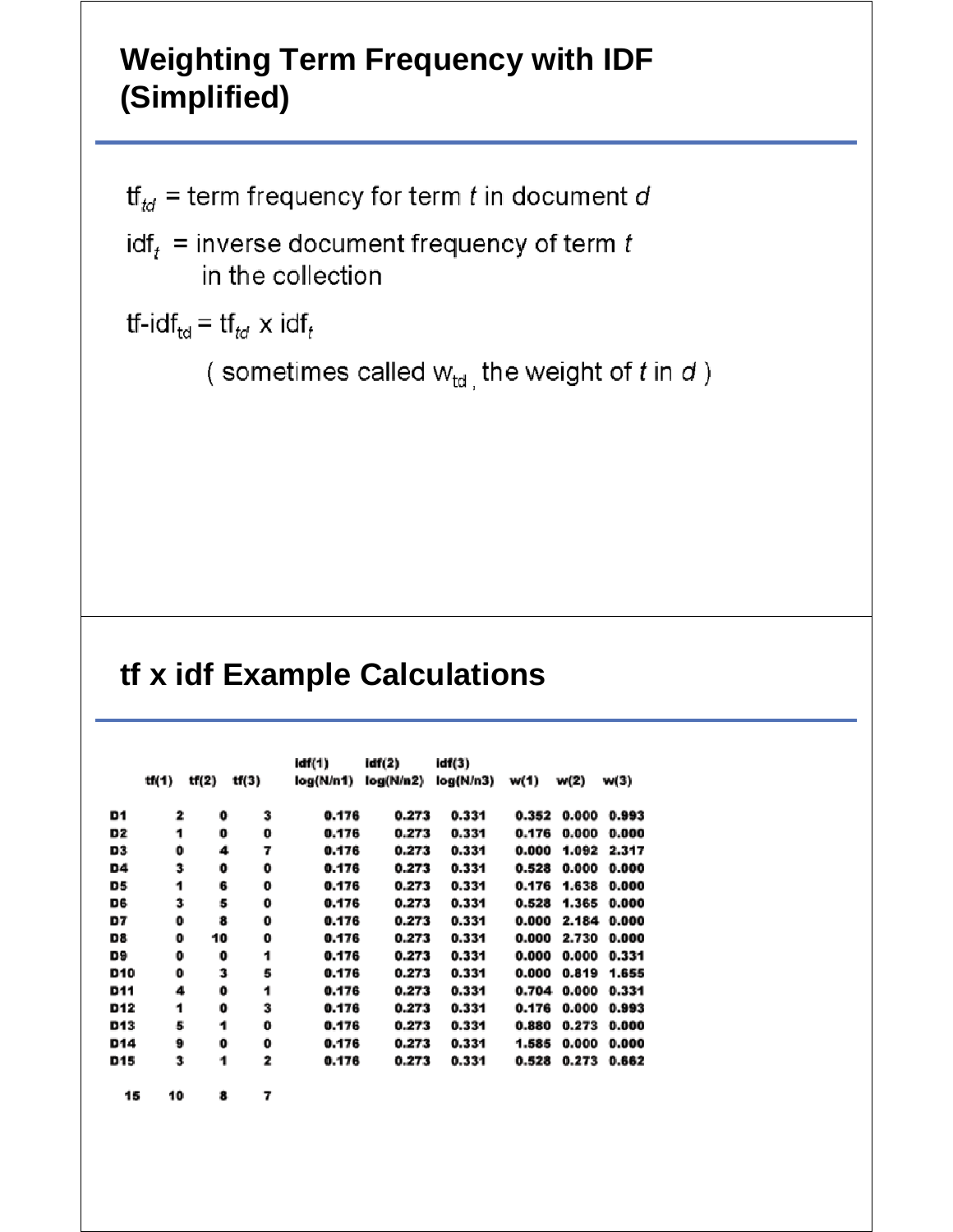## **Normalized tf x idf**

- Normalize the term weights (so longer vectors are not unfairly given more weight)
	- Force all values to fall within a certain range. usually between 0 and 1, inclusive

$$
w_{ik} = \frac{tf_{ik} \log(N/\text{df}_k)}{\sqrt{\sum_{k=1}^{t} (tf_{ik})^2 [\log(N/\text{df}_k)]^2}}
$$

#### **Normalized tf x idf Example Calculations**

|       | А       | в       | c       | D         | Е |         | F            | G            | н       |
|-------|---------|---------|---------|-----------|---|---------|--------------|--------------|---------|
|       | tf(1)^2 | tf(2)^2 | tf(3)^2 | A x idf^2 | в | x idf^2 | x idf^2<br>c | <b>D+E+F</b> | G^(1/2) |
| D1    | 4       | 0       | 9       | 0.124     |   | 0.000   | 0.986        | 1.1100       | 1.054   |
| D2    | 1       | 0       | 0       | 0.031     |   | 0.000   | 0.000        | 0.0310       | 0.176   |
| D3    | o       | 16      | 49      | 0.000     |   | 1.192   | 5.368        | 6.5607       | 2.561   |
| D4    | 9       | 0       | 0       | 0.279     |   | 0.000   | 0.000        | 0.2791       | 0.528   |
| D5    | 1       | 36      | 0       | 0.031     |   | 2.683   | 0.000        | 2.7141       | 1.647   |
| D6    | 9       | 25      | 0       | 0.279     |   | 1.863   | 0.000        | 2.1423       | 1.464   |
| D7    | o       | 64      | 0       | 0.000     |   | 4,770   | 0.000        | 4.7699       | 2.184   |
| D8    | o       | 100     | ۰       | 0.000     |   | 7.453   | 0.000        | 7.4530       | 2.730   |
| D9    | o       | 0       | 1       | 0.000     |   | 0.000   | 0.110        | 0.1096       | 0.331   |
| D10   | o       | 9       | 25      | 0.000     |   | 0.671   | 2.739        | 3.4097       | 1.847   |
| D11   | 16      | 0       | 1       | 0.496     |   | 0.000   | 0.110        | 0.6057       | 0.778   |
| D12   | 1       | 0       | 9       | 0.031     |   | 0.000   | 0.986        | 1.0170       | 1.008   |
| D13   | 25      | 1       | 0       | 0.775     |   | 0.075   | 0.000        | 0.8497       | 0.922   |
| D14   | 81      | o       | ۰       | 2.512     |   | 0.000   | 0.000        | 2.5117       | 1.585   |
| D15   | 9       | 1       | 4       | 0.279     |   | 0.075   | 0.438        | 0.7918       | 0.890   |
| idf:  | 0.176   | 0.273   | 0.331   |           |   |         |              |              |         |
| idf^2 | 0.031   | 0.075   | 0.110   |           |   |         |              |              |         |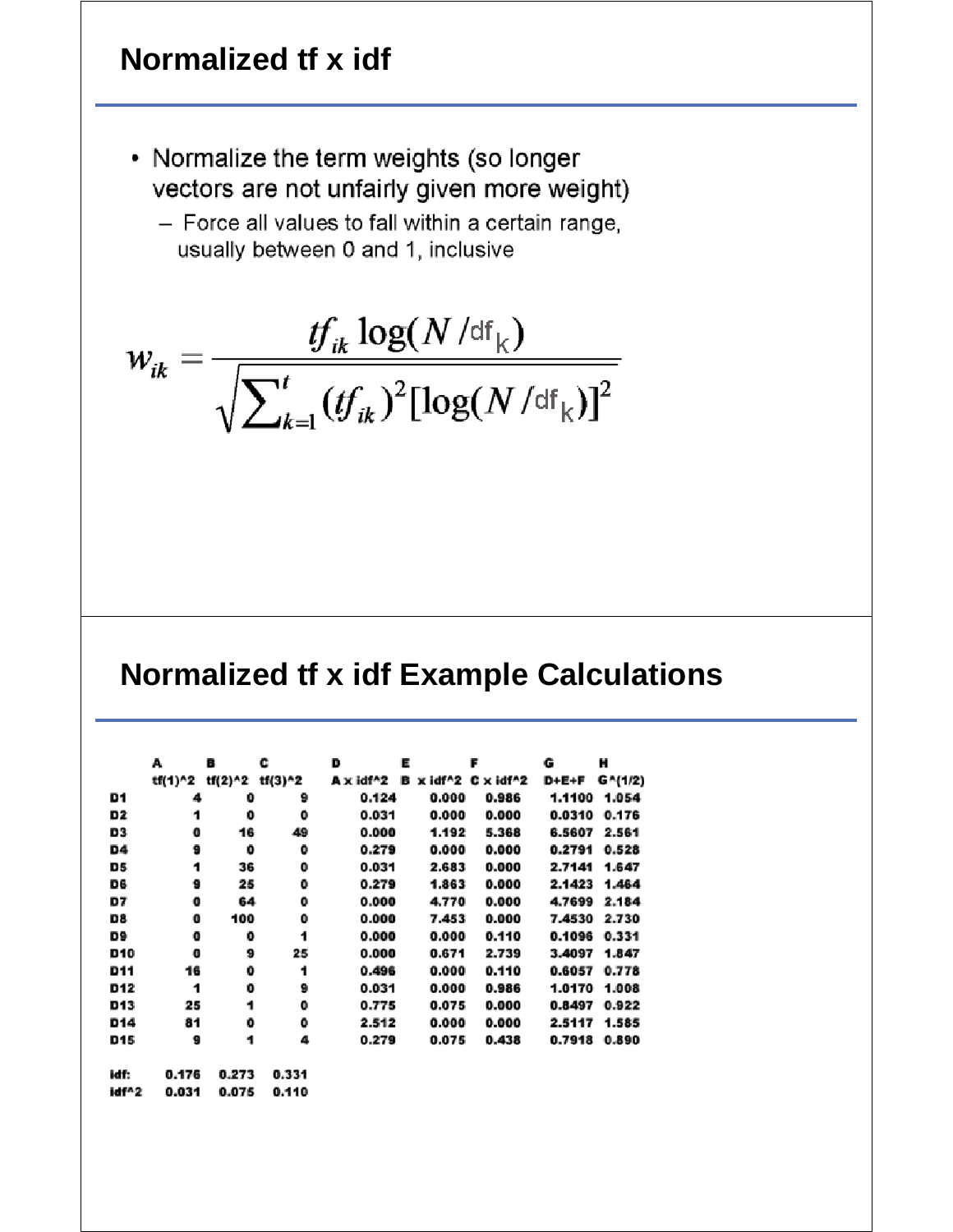## **Normalized tf x idf Example Calculations**

|     | norm w(1) | norm w(2)  norm w(3) |      |
|-----|-----------|----------------------|------|
| D1  | 0.3343    | 0.00                 | 0.94 |
| D2  | 1         | 0.00                 | 0.00 |
| D3  | O         | 0.43                 | 0.90 |
| D4  | 1         | 0.00                 | 0.00 |
| D5  | 0.1069    | 0.99                 | 0.00 |
| D6  | 0.3609    | 0.93                 | 0.00 |
| D7  | 0         | 1.00                 | 0.00 |
| D8  | 0         | 1.00                 | 0.00 |
| D9  | 0         | 0.00                 | 1.00 |
| D10 | 0         | 0.44                 | 0.90 |
| D11 | 0.9051    | 0.00                 | 0.43 |
| D12 | 0.1746    | 0.00                 | 0.98 |
| D13 | 0.9551    | 0.30                 | 0.00 |
| D14 | 1         | 0.00                 | 0.00 |
| D15 | 0.5937    | 0.31                 | 0.74 |

#### **Similarity in Vector Models**

$$
sim(D_i, D_j) = \sum_{k=1}^t w_{ik} * w_{jk}
$$

- Similarity of two documents is calculated using normalized weights
- This is also called the cosine normalized inner product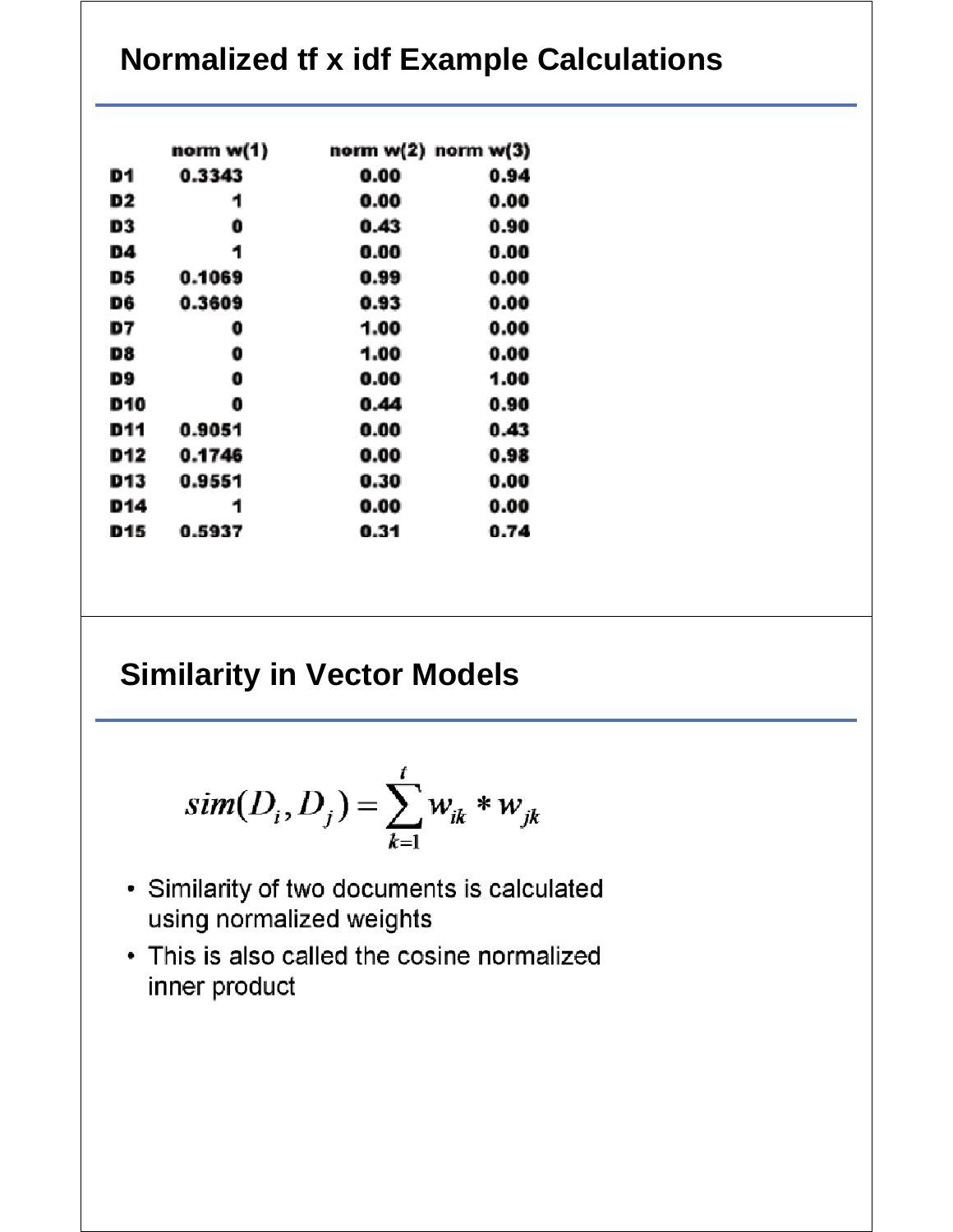### **Cosine Similarity with Weighting Example Calculations**

|     | D1.                | D2.       | D3                   | D4   | D5                   | D6                   | D7   | D8.                                          | D9 | D10 | D11 | D12 D13 | D14 D15 |  |
|-----|--------------------|-----------|----------------------|------|----------------------|----------------------|------|----------------------------------------------|----|-----|-----|---------|---------|--|
| D1  | 1.00               |           |                      |      |                      |                      |      |                                              |    |     |     |         |         |  |
| D2  |                    | 0.33 1.00 |                      |      |                      |                      |      |                                              |    |     |     |         |         |  |
| D3  |                    |           | 0.85 0.00 1.00       |      |                      |                      |      |                                              |    |     |     |         |         |  |
| D4  |                    |           | $0.33$ 1.00 0.00     | 1.00 |                      |                      |      |                                              |    |     |     |         |         |  |
| D5  |                    |           | $0.04$ 0.11 0.42     |      | $0.11$ 1.00          |                      |      |                                              |    |     |     |         |         |  |
| D6  |                    |           | $0.12$ 0.36 0.40     |      |                      | $0.36$ 0.97 1.00     |      |                                              |    |     |     |         |         |  |
| D7  |                    |           | $0.00$ $0.00$ $0.43$ |      |                      | $0.00$ $0.99$ $0.93$ | 1.00 |                                              |    |     |     |         |         |  |
| D8. |                    |           | $0.00$ $0.00$ $0.43$ |      |                      | $0.00$ $0.99$ $0.93$ |      | 1.00 1.00                                    |    |     |     |         |         |  |
| D9  |                    |           | $0.94$ $0.00$ $0.90$ |      |                      | $0.00$ $0.00$ $0.00$ |      | $0.00$ $0.00$ $1.00$                         |    |     |     |         |         |  |
| D10 |                    |           | $0.84$ $0.00$ $1.00$ |      | $0.00$ $0.44$ $0.41$ |                      |      | $0.44$ $0.44$ $0.90$ 1.00                    |    |     |     |         |         |  |
| D11 |                    |           | $0.70$ $0.91$ $0.38$ |      |                      | $0.91$ $0.10$ $0.33$ |      | $0.00$ $0.00$ $0.43$ $0.38$ $1.00$           |    |     |     |         |         |  |
|     |                    |           | D12 0.99 0.17 0.89   |      |                      | $0.17$ $0.02$ $0.06$ |      | 0.00 0.00 0.98 0.88 0.58 1.00                |    |     |     |         |         |  |
|     |                    |           | D13 0.32 0.96 0.13   |      |                      | $0.96$ $0.40$ $0.62$ |      | 0.30 0.30 0.00 0.13 0.86 0.17 1.00           |    |     |     |         |         |  |
|     |                    |           | D14 0.33 1.00 0.00   |      |                      | 1.00 0.11 0.36       |      | 0.00 0.00 0.00 0.00 0.91 0.17 0.96 1.00      |    |     |     |         |         |  |
|     | D15 0.90 0.59 0.80 |           |                      |      |                      | 0.59 0.37 0.50       |      | 0.31 0.31 0.74 0.80 0.85 0.84 0.66 0.59 1.00 |    |     |     |         |         |  |
|     |                    |           |                      |      |                      |                      |      |                                              |    |     |     |         |         |  |

#### **Similarity in Unnormalized Vectors**



If the weights are not already normalized, we can combine the normalization and the similarity calculation using this equation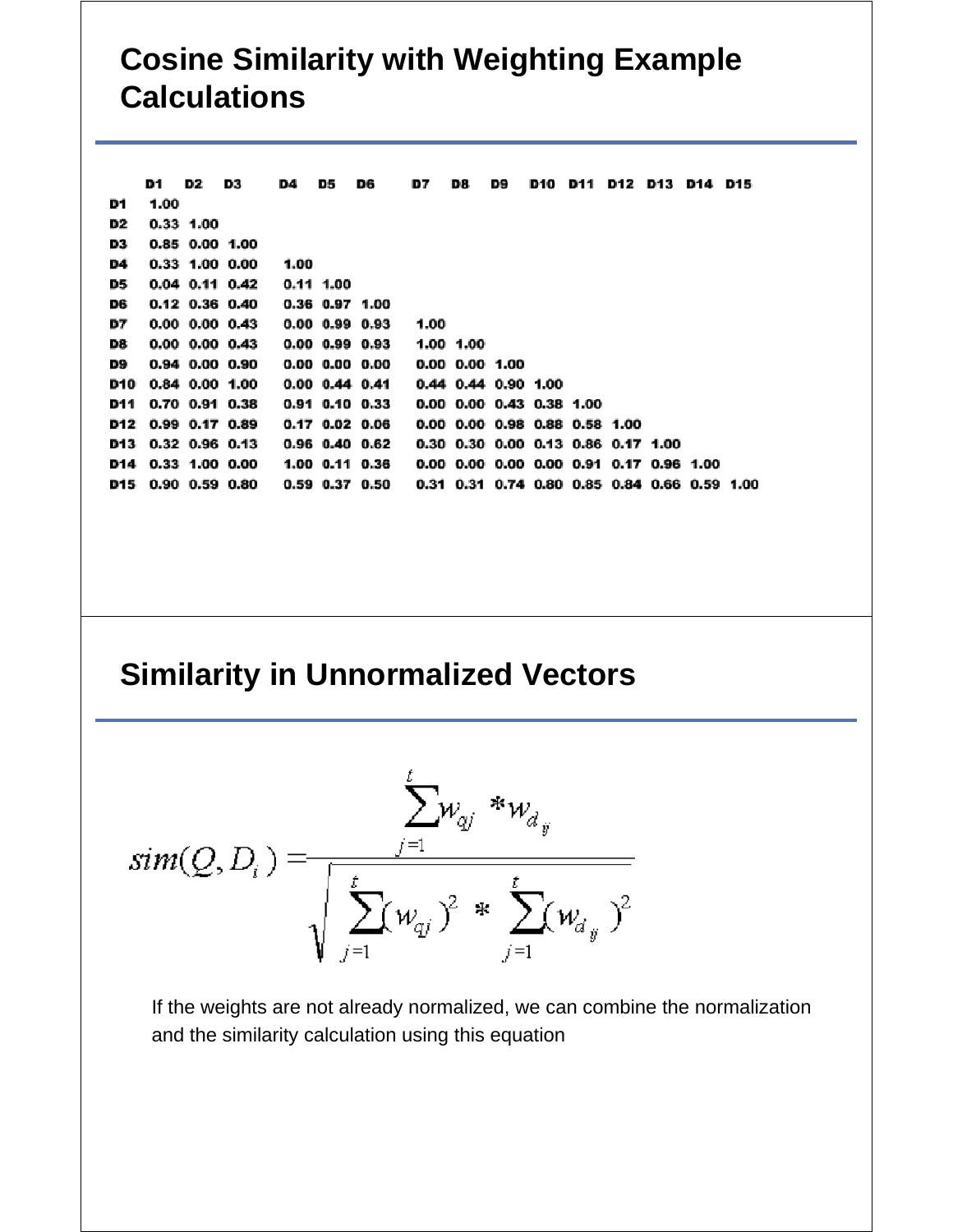#### **Similarity in Unnormalized Vectors -- Example**



#### **Vector Model Retrieval and Ranking**

Vector models treat documents in a collection as "bags of words" so there is no representation of the order in which the terms occur in the document

Not caring about word order lets us embody all the information about term occurrence in the term weights

Likewise, vector queries are just "bags of words"

So vector queries are fundamentally a form of "evidence accumulation" where the presence of more query terms in a document adds to its "score"

This score is not an exact measure of relevance with respect to the query, but it is vastly better than the all or none Boolean model!